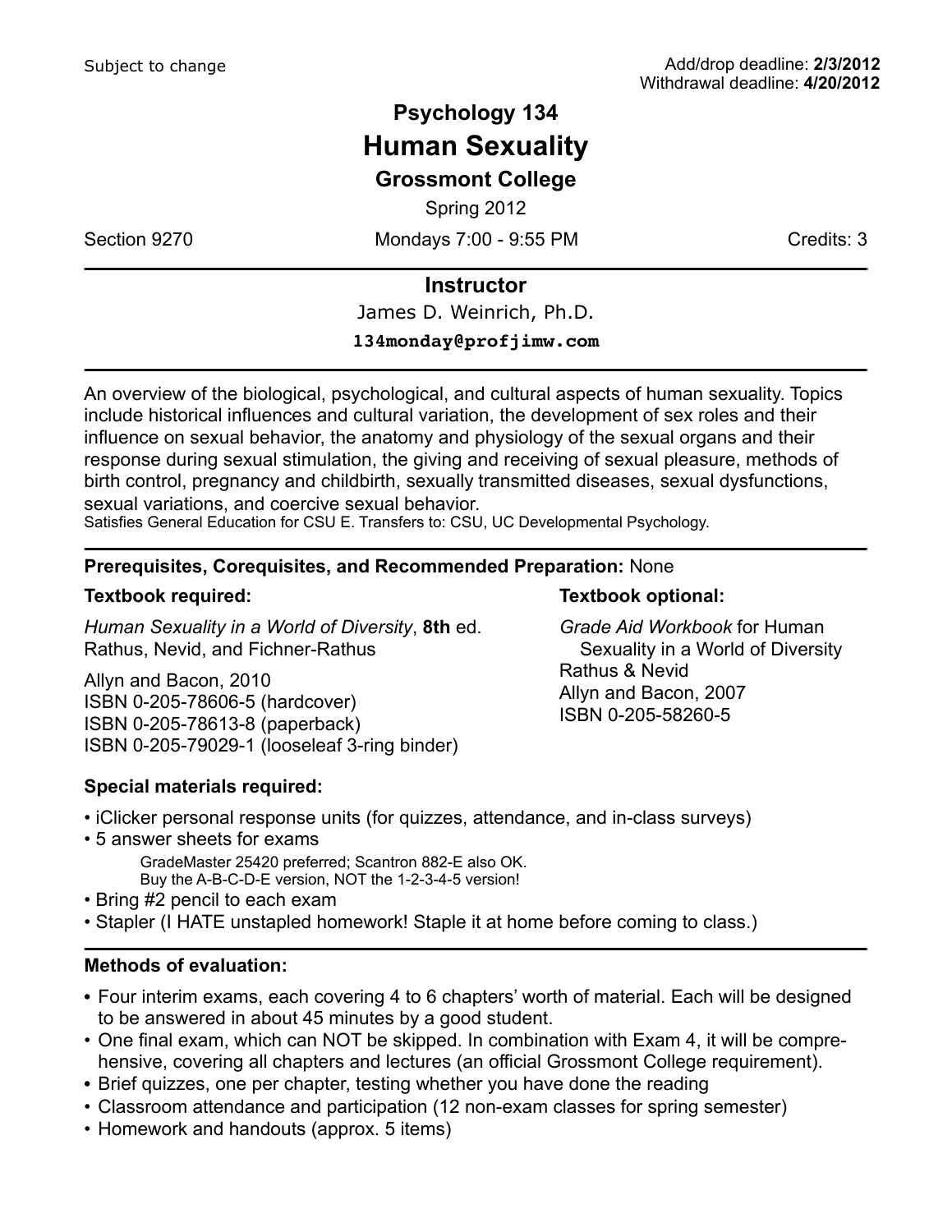|             | <b>CLASS SCHEDULE</b>                                                   | Quizzes, exams, etc. |
|-------------|-------------------------------------------------------------------------|----------------------|
| January 23  | Introduction: Why study human sexuality?                                |                      |
|             | Movie and discussion: "Kinsey"                                          |                      |
| January 30  | Syllabus discussion                                                     | Syllabus quiz        |
|             | Homework: "Talking about sex"                                           | <b>Homework 1</b>    |
|             | What is human sexuality and sex research?                               | Quiz Ch. 1 - 2       |
| February 6  | Lovemaps and imprinting; Theories of sexual arousal                     | Quiz chapter 3       |
|             | Anatomy and physiology; What is normal?                                 | Quiz chapter 4       |
| February 13 | Homework: "Lines"                                                       | <b>Homework 2</b>    |
|             | Sexual arousal and response                                             | Quiz chapter 5       |
|             | Sexual behaviors and fantasies                                          | Quiz chapter 9       |
| February 20 | Holiday — Presidents' Day                                               | <b>HOLIDAY</b>       |
| February 27 | Exam 1 review (Millionaire 1)                                           |                      |
|             | Exam 1 covering chapters 1, 2, 3, 4, 5, 9                               | Exam 1               |
|             | Guest speaker (Travis)                                                  |                      |
| March 5     | Gender identity, gender roles, and sex differences                      | Quiz chapter 6       |
|             | Homework: "Babies"                                                      | <b>Homework 3</b>    |
|             | <b>Video: Phil Donahue Show</b>                                         |                      |
| March 12    | Sexual orientation                                                      | Quiz chapter 10      |
|             | Homework: "Definition of sexual orientation"                            | <b>Homework 4</b>    |
| March 19    | Sexuality in childhood and adolescence                                  | Quiz chapter 13      |
|             | Sexuality in adulthood                                                  | Quiz chapter 14      |
| March 26    | Exam 2 review (Millionaire 2)                                           |                      |
|             | Exam 2 covering chapters 6, 10, 13, 14                                  | Exam 2               |
|             | Contraception (possible guest speaker)                                  |                      |
| April 2     | <b>Spring Break</b>                                                     | <b>HOLIDAY</b>       |
| April 9     | Contraception and abortion                                              | Quiz chapter 12      |
|             | Sexually transmitted infections                                         | Quiz chapter 16      |
|             | Movie and discussion: "The Miracle of Birth" (BBC)                      |                      |
| April 16    | Attraction and love (bonding)                                           | Quiz chapter 7       |
|             | Conception, pregnancy, and childbirth                                   | Quiz chapter 11      |
|             | Sperm competition; Circumcision                                         |                      |
| April 23    | Exam 3 review (Millionaire 3)                                           |                      |
|             | Exam 3 covering chapters 12, 16, 7, 11                                  | Exam <sub>3</sub>    |
|             | Guest speakers (Dave and Chrissy)                                       |                      |
| April 30    | Homework: Trying Something New / What's My Lovemap?                     | Homework 5           |
|             | Legal sexual variations (paraphilias and lovemaps)                      | Quiz chapter 17      |
| May 7       | Illegal sexual variations (pedophilia, sexual assault, etc.)            | Quiz chapter 18      |
|             | In-class exercise: Mr. Victor                                           |                      |
| May 14      | Sexual dysfunctions and sex therapy (guest speaker)                     | Quiz chapter 15      |
|             | Commercial sex (Video: Nevada brothels)                                 | Quiz chapter 19      |
|             | Exam 4 review (Millionaire 4)                                           |                      |
| May 21      | Exam 4 covering chapters 17, 18, 15, 19                                 | Exam 4               |
| 8 - 10 PM   | Final exam review (Jeopardy)                                            |                      |
|             | <b>FINAL EXAMINATION</b> (other 14 chapters)                            | <b>Final Exam</b>    |
|             | Note: Chapter 8 will mostly be skipped. Parts may be covered elsewhere. |                      |

This schedule is subject to change. Panels, guest speakers, etc., may be available only on particular days out of synch with this calendar.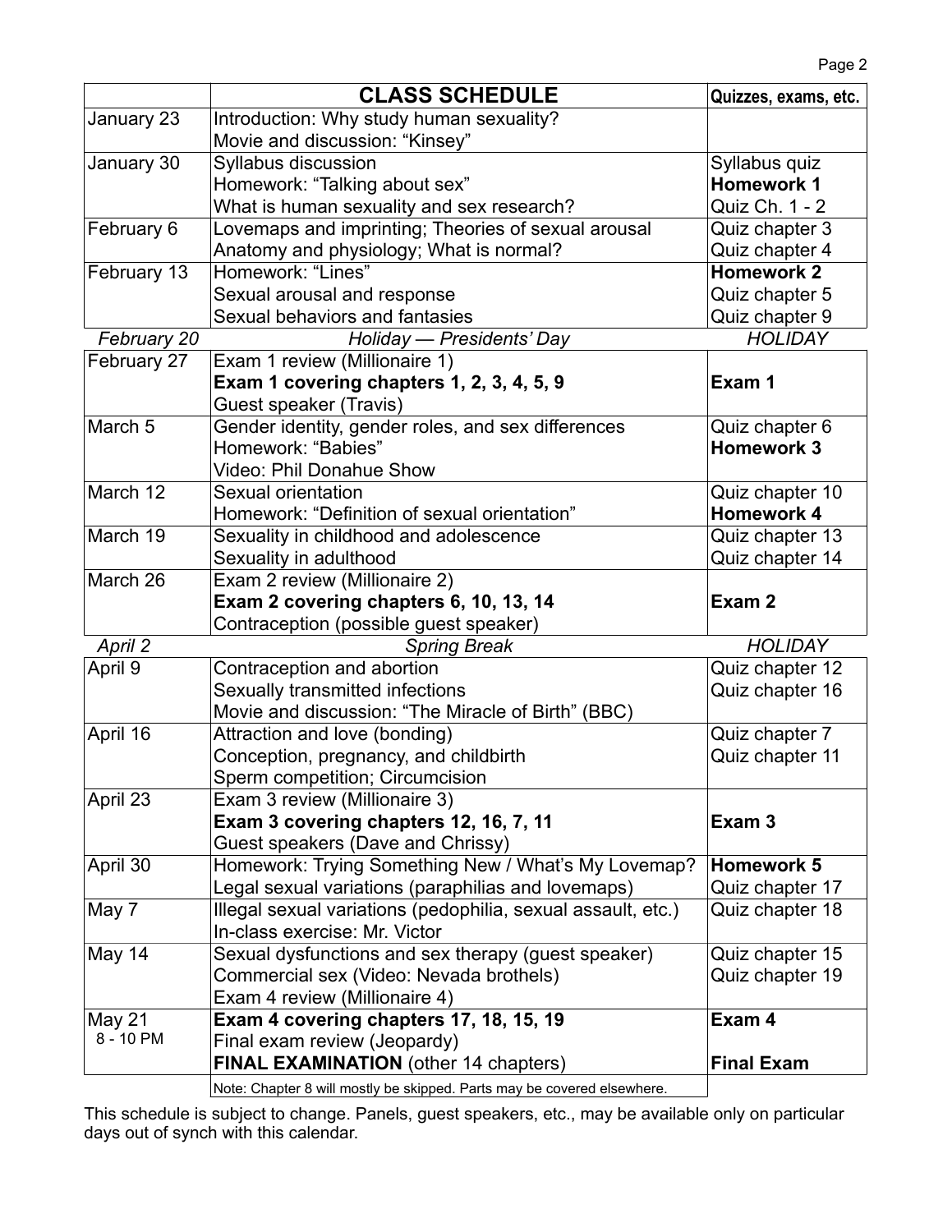# **Student learning objectives (SLOs):**

Students will:

- Use a critical analysis of the scientific method as a basis for evaluating sexual information and concepts.
- Explain the biological, cultural and social dimensions of human sexual and reproductive behavior.

# **Course objectives**

The student will:

- Identify, describe, and explain how historical developments, social structures and cultural contexts shape human sexuality.
- Describe and explain the biological, anatomical, and physiological aspects of both human sexuality and human reproduction.
- Compare and contrast the research methods used in psychology for the study of human sexuality.
- Identify, describe, compare and contrast the main theoretical frameworks in psychology for the study of human sexuality.
- Analyze how gender influences sexual behavior.
- Review and synthesize the current scientific literature on sexual orientation.
- Evaluate current methods of contraception and other reproductive technologies.
- Identify the symptoms, methods of transmission, and treatment of sexually transmitted diseases including AIDS.
- Analyze current practices in sex therapy.
- Review and synthesize the current research literature on rape and sexual assault.
- Examine historical and cultural variations on sexual morality

# **POLICIES**

# **Attendance**

Attendance is critical to teaching and learning. Every student is expected to attend each meeting, to arrive on time, and to stay for the full class period. Partial absences (arriving late, leaving early, long breaks) will count as a half-day absence, and additionally may mean that you miss a quiz. You will be dropped from the class for excessive absences (see College policy) — typically, more than **3 classroom hours**. Certain activities (disruptive activities, cellphone interruptions, etc. — see Classroom Behavior) can cause you to be required to leave the classroom; these will be counted as an absence. An absence does **not** relieve you, the student, of the responsibility of completing all work assigned.

# **Drop / Withdraw**

The College has very well described policies and **deadlines** for dropping this class (see College catalog). Read them! Know them! Obey them! If you decide to stop attending the class, you will receive the letter grade of **F** unless you **OFFICIALLY** drop the course. Although I hate doing it, this happens almost every semester. This is **YOUR** responsibility to do, by using WebAdvisor online, or by filling out a drop card at the Office of Admissions and Records. It is also **YOUR** responsibility to check to be sure that any Drop or Withdraw deadlines mentioned in this syllabus are correct. I do my best to make sure that these items are correct, but if I'm wrong and you believe me then **YOU** get shafted, understand? Sorry!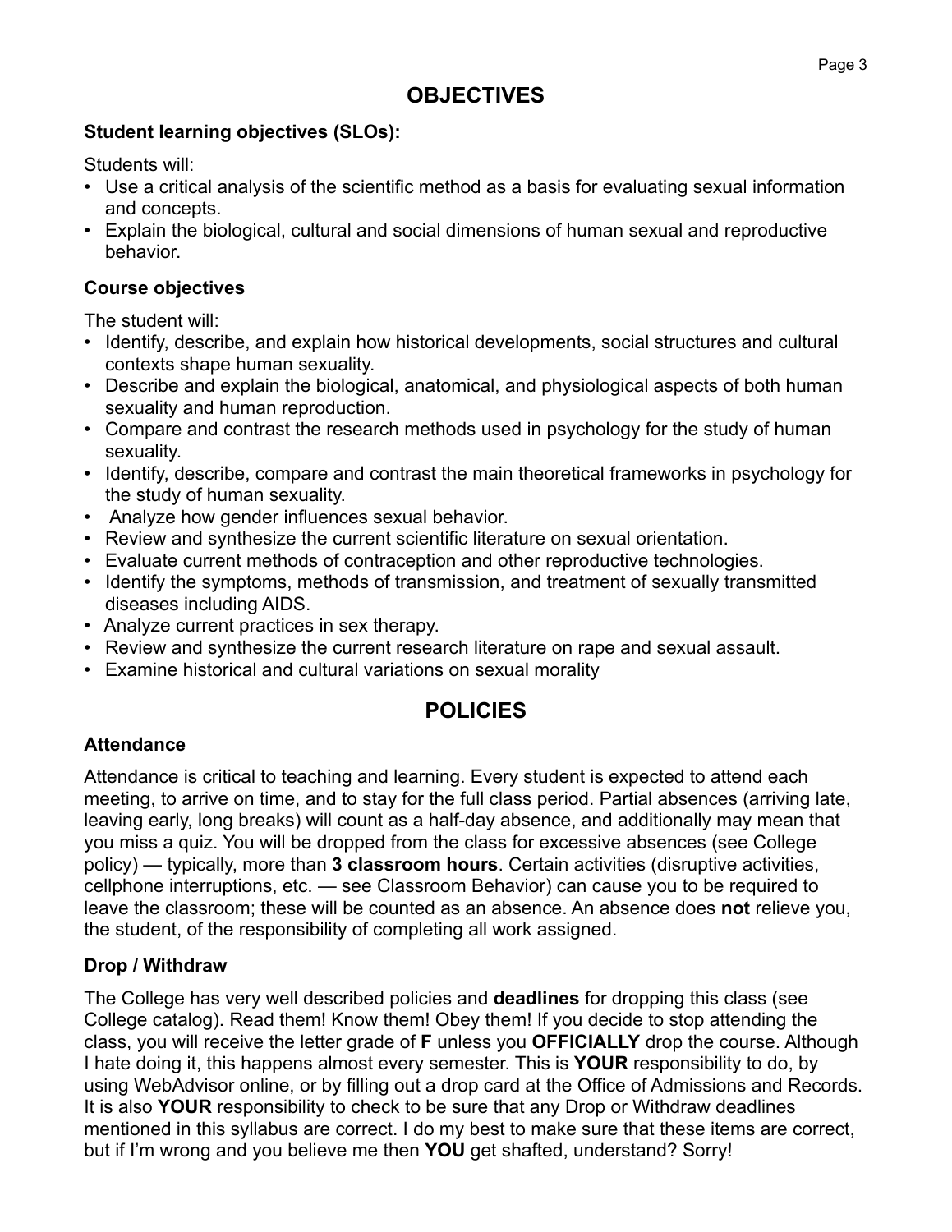You know that if you get a D, F, or W in this course, you can take it again. A new policy limits the number of times you can repeat it. On June 11, 2011 the Board of Governors (governing body for the California Community Colleges), adopted new regulations:

- A student, through a combination of substandard grades (D or F) and withdrawals on their student record, may only take a class **three times**.
- If a student, through a combination of substandard grades (D or F) and Withdrawals, wishes to take a class for the fourth time, they must submit a petition to the Admissions and Records Office. Such petitions will only be approved based on extenuating circumstances.
- Military Withdrawals do not count in terms of these repetition restrictions, nor do Withdrawals that occur due to fire or flood (Title 5 Sections 55024 and 58509).
- This rule does not contain a "grandfather" clause. If a student has already reached the maximum allowed number of course repetitions, the district will not be able to claim apportionment for that course. What this means is that you do have to count the times you take a course before these rules kick in.

These changes are effective **Summer 2012**. Please keep these changes in mind as you plan your Spring 2012 courses. If you plan on taking a course for the fourth time in the Spring 2012 semester, this will be the last opportunity you have to successfully complete the course while attending classes in the Grossmont-Cuyamaca Community College District.

## **Classroom Behavior**

Students are expected to obey the Golden Rule ("Do unto others as you would have them do unto you") and to show respect for everyone's views and speech. For example, if I am talking, you should not be. If another student is talking with my permission, you should not be. **Do not text**, answer your phone, sleep, rest your eyes, do work for another class, carry a weapon, act as if you are trying to start a fight, etc. Such disruptions, as well as repeated interruptions by noise (cellphones, iPods, or other devices) will result in your being asked to leave the class and marked absent. Extreme or repeated disruptions will result in suspension from the class. Classes missed as a result of suspension are absences.

If you leave class early, please do so quietly, respecting the learning environment for the rest of us. Make sure the door closes quietly behind you. Visitors are not permitted in the classroom, so don't bring your girlfriend/boyfriend (even if they have to wait for you to give them a ride) and don't giggle with them at the back of the room. If your cellphone goes off because you forgot to put it on vibrate, again we've all been there, but then *don't leave it on* so that it rings a second time two minutes later! Do you get the impression that each of these items actually happened in class, that they still tick me off, and that I still remember exactly which students did them? You betcha.

# **Sexually Explicit Materials; Offensive Materials**

This is a course in human sexuality. During the course we will view several films and other materials which will contain a fair amount of nudity and sexually explicit content. Verrrrrry occasionally there will be other items (footage of a live birth, a close-up of a medicinal leech, etc.) which may offend or upset some people. During any such occurrences, you are permitted to close your eyes if you wish to avoid exposure to such stimuli. No explanation is necessary, and no exams will question you on such occurrences (although there may be questions about the rest of the item containing the difficult stimulus). **Please tell me** if you find something to be offensive; this will permit me to explain its use in the course and help me determine appropriateness in the future.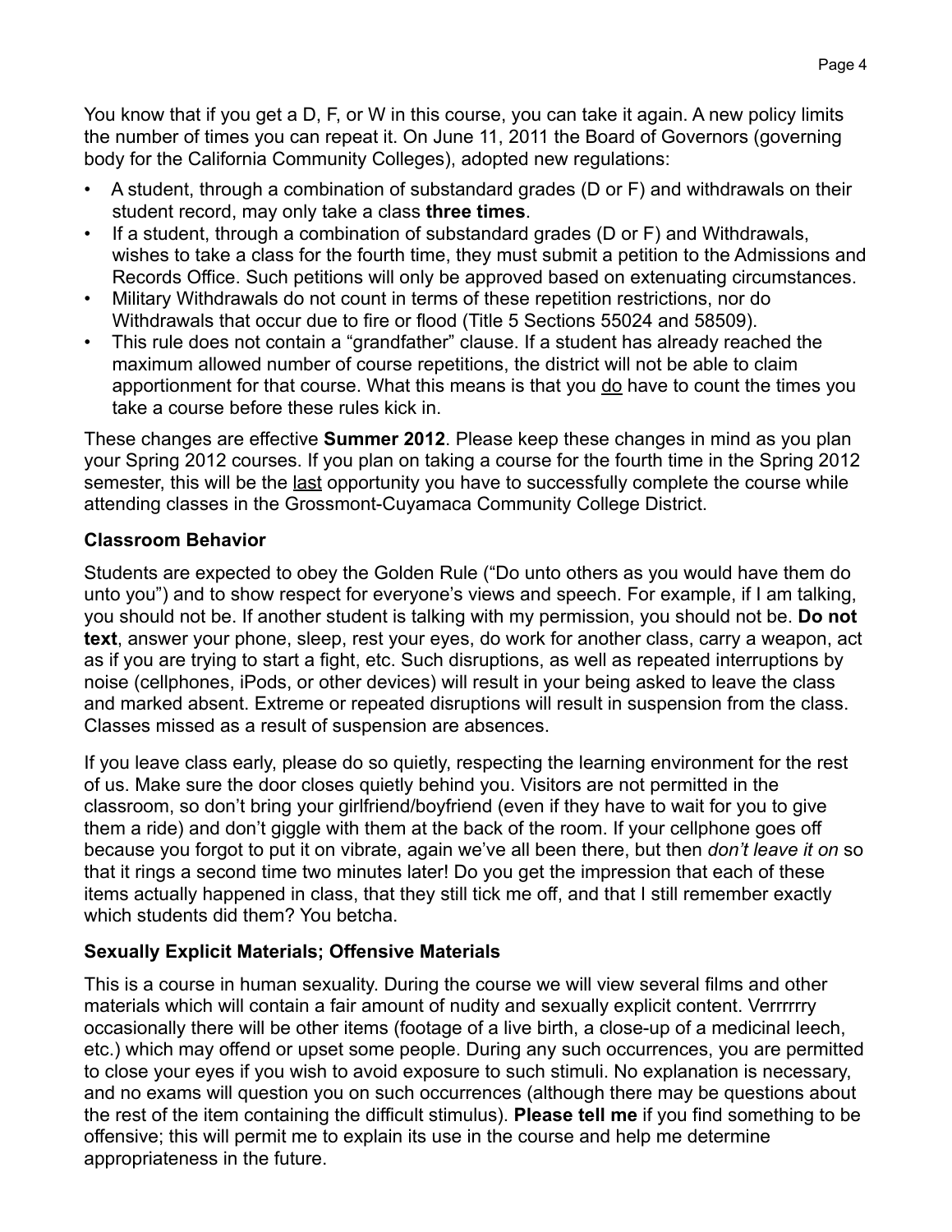## **Academic Integrity, Cheating, etc.**

Although this is NOT an easy course, it is not a bust-your-gut difficult one, either (nuclear physics, defense against the dark arts, etc.). There is no need to cheat to get a good grade!

That said, please note the following policies on academic integrity. *Plagiarism* is using ideas, writings, materials, or images of someone else as your own without saying so (acknowledgment) or permission. It is an extremely serious offense. Cheating and/or plagiarism can result in any one of a variety of sanctions. These may range from an adjusted (lower or failing) grade on the particular exam, paper, project, or assignment (all of which may lead to a failing grade in the course) to (under certain conditions) suspension or expulsion from a class, program, or the college. For further clarification and information on these issues, please consult with your instructor or contact the office of the Associate Dean of Student Affairs.

Due to an unfortunate incident in a previous semester, I enforce a 100% ban on electronic devices during exams. During exams you may have only the exam itself, your pencil(s), and your answer sheet on your desk. Everything else must be put away.

I don't mean to insult you personally — I don't even know you yet! — but if you copy an assignment's writing from the Internet, please do not come to me later and ask for me to write you a recommendation. (Yes, this actually happened in a previous semester.)

### **HOMEWORK**

For a 3-credit course on a regular semester schedule, meetings total 3 hours per week, and students are expected to spend 6 hours per week in homework and other preparation for class (total of 9).

Your main homework task is simple: read each chapter once **before** the corresponding class, which should take about 1 hour and 30 minutes. Then come to class ready for a brief quiz. After class re-read the chapter more slowly, for true understanding. This may sound like a lot, but it's still well under the total of 6 hours per week expected for a class like this. There will also be 5 other homework assignments. The first section of the course has more reading than this, but there is less near the end of the semester (to allow for the Final Exam). To get you started quickly, the first two textbook chapters are available online:

http://www.grossmont.edu/jamesweinrich/onlinetext/

I *hate it* when students come to class without having done the reading. The lectures are designed to clarify and expand upon the reading, not just repeat it. Accordingly, each topic will begin with a brief quiz designed to discover whether you have, in fact, read the chapter. If you read the entire chapter BEFORE coming to class, you will probably score 4 or 5 of the 5 points on the quiz. If you only read the 2-page chapter summary (hint hint) you will probably get 2 or 3. If you wing it doing the reading you will (I hope; insert **evil grin** here) get 0 or 1.

If you read the chapter but didn't understand it, don't worry; the quiz is designed to test your reading, not your understanding. (Understanding is tested on the formal exams.)

Best strategy: Do the reading before class and get much MUCH more out of it! After all, no one takes Human Sexuality just because it's a boring requirement for a major. Be here because learning this topic is fun, useful, and interesting.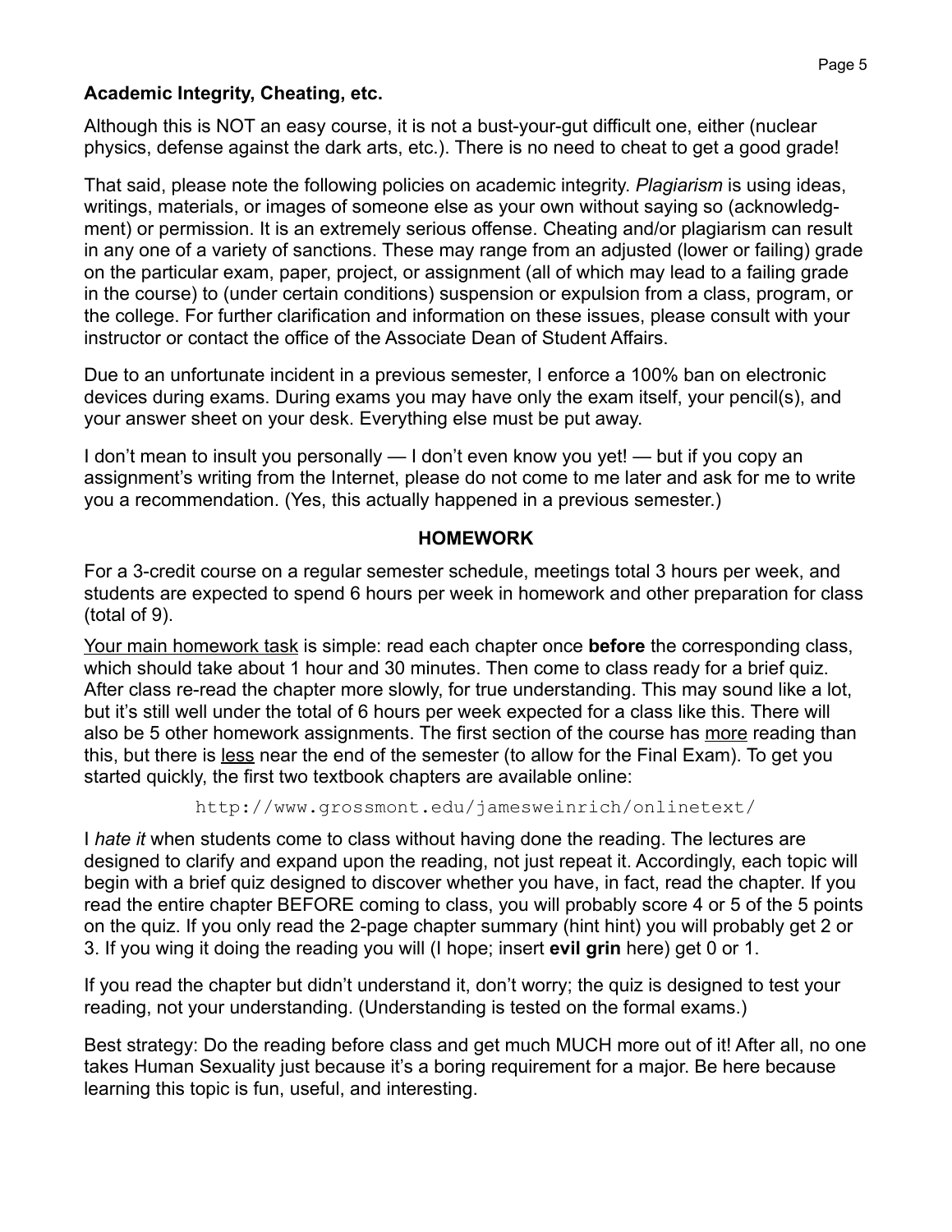### **Write 3 questions & skip 2 quizzes**

There will be 19 quizzes in this course, each consisting of 5 questions, for a total possible of 95 points. Only 85 points are allocated in the grading formula, so 10 extra credit points are built in.

Here's a quiz alternative you can use **once or twice** if you miss a class or don't read the chapter in time for the quiz: write down THREE questions you have after reading the chapter and turn them in. If each of these three questions fits the following qualifications, then you'll get credit for the full 5 points on the quiz:

- The questions should show that you've read the chapter and tried to understand it.
- Write discussion-type questions, **not** quiz- or exam-type questions.
- The questions can't be too simple. (Super-simple questions only show that you read a few words, not the entire chapter.)
- Each question doesn't have to be really, really long. Medium length is best.

## Example which is the wrong type:

"What year was the Stonewall Rebellion?" (This is a quiz-type question, not a discussion-type or I-don't-understand-this question.)

## Example which is too short:

"What is mitosis?" (This is something you could have come up with just from glancing at the chapter.)

Example which is too long (long is OK if it's a good question, which this is not): "Concerning the contrast between mitosis and meiosis, is this difference related to the Kantian perception of reality as both real and not real, or is it more relevant to string theory physics and the space-time symmetries of quantum chromodynamics?"

Example which is just right (or maybe a bit longer than necessary):

"I have trouble remembering the difference between mitosis and meiosis. Is the difference really important, and if so how can I remember it?"

This alternative to quizzes is mostly intended to give you a safety net for the chapter quizzes; even good students occasionally get overloaded. Accordingly, you can use it with a **maximum of 2** chapters during the semester.

# **CLICKERS**

Students are required to buy and bring to class an "iClicker" device. This looks like a small remote control and doesn't actually make a clicking sound, but it allows you to respond to quizzes, register attendance for classes, and answer some "pop" questions during class. It is your responsibility to obtain the correct brand clicker (available at the Bookstore) and bring it to every class, beginning with the second meeting of the semester. Clickers will be used not only for quizzes and attendance, but also for extra-credit questions during each lecture; you'll get 1 point for answering an in-class question (right or wrong), and 1 more point for answering it correctly (if it's not just an opinion). Be sure to *put your name on your clicker*, because for some anonymous questions you'll be temporarily exchanging them with other students.

It is also your responsibility to "register" your clicker online, so that the software "knows" which student is associated with which clicker unit.